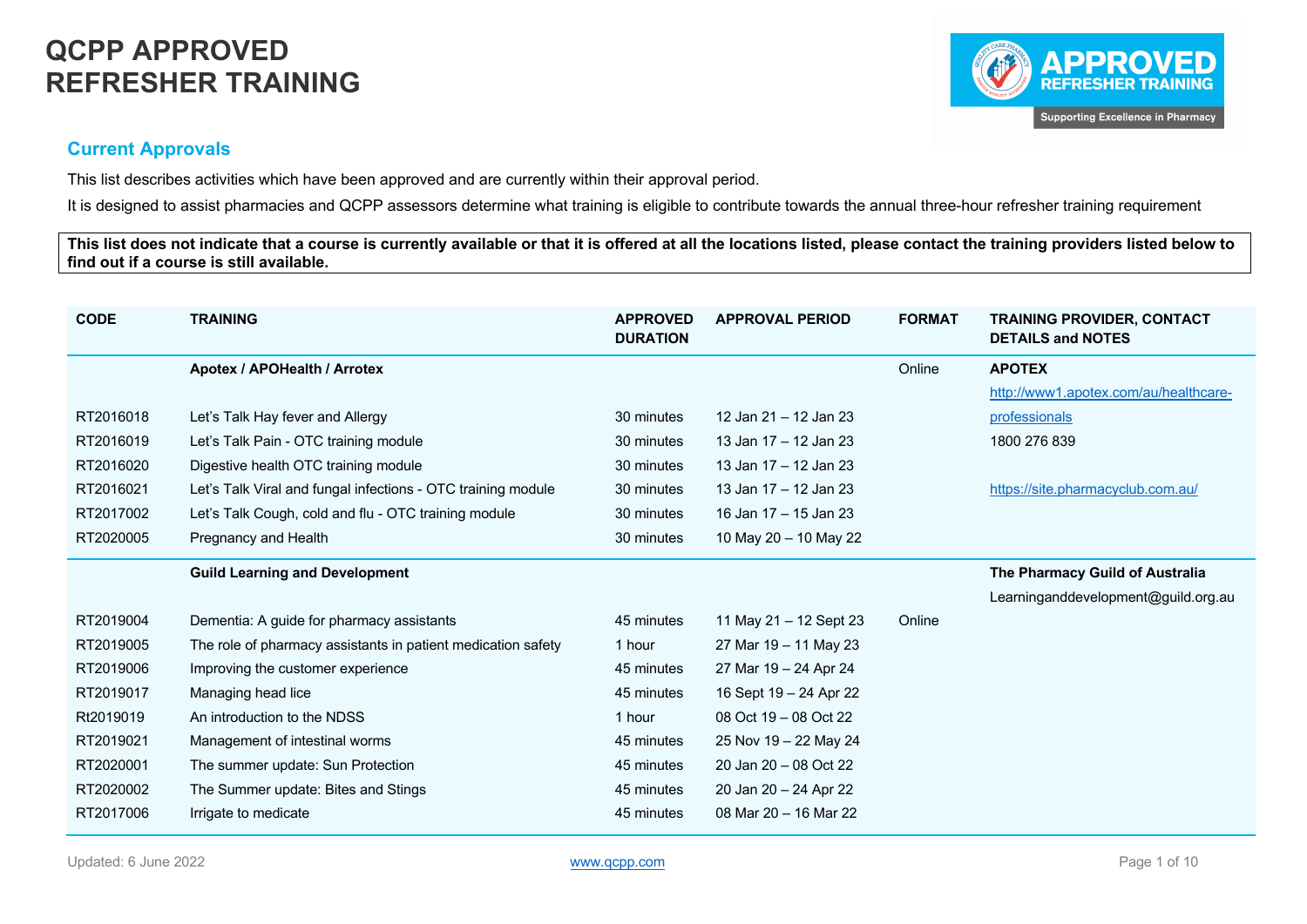

| <b>CODE</b> | <b>TRAINING</b>                                                                              | <b>APPROVED</b><br><b>DURATION</b> | <b>APPROVAL PERIOD</b>                         | <b>FORMAT</b> | <b>TRAINING PROVIDER, CONTACT</b><br><b>DETAILS and NOTES</b> |
|-------------|----------------------------------------------------------------------------------------------|------------------------------------|------------------------------------------------|---------------|---------------------------------------------------------------|
| RT2016014   | Pharmacy Health Solutions: Eye care                                                          | 45 minutes                         | 14 Oct 16 - 11 May 22                          |               |                                                               |
| RT2020013   | Pharmacy Health Solutions: Acne                                                              | 60 minutes                         | 20 Nov 20 - 20 Nov 22                          |               |                                                               |
| RT2021002   | 15 tips for a healthy mouth                                                                  | 45 minutes                         | 16 Feb 21 - 16 Feb 23                          |               |                                                               |
| RT2021010   | Early intervention to prevent common cold symptoms                                           | 30 minutes                         | 23 Jun 21 - 23 Jun 23                          |               |                                                               |
| RT2022004   | Social determinants of health in Medication Assisted Treatment of                            | 60 minutes                         | 1 Jun 22 - 31 May 24                           |               |                                                               |
|             | Opioid Dependence (MATOD)                                                                    |                                    |                                                |               |                                                               |
|             |                                                                                              |                                    |                                                |               |                                                               |
|             | <b>iTherapeutics</b>                                                                         |                                    |                                                | Online        | iTherapeutics Pty Ltd                                         |
|             |                                                                                              |                                    |                                                |               | 03 9855 2655                                                  |
| RT2017003   | Frequent heartburn and treatment options                                                     | 30 minutes                         | 27 Feb 21 - 26 Feb 23                          |               | www.itherapeutics.com.au                                      |
| RT2021006   | Fighting antibiotic resistance                                                               | 30 minutes                         | 12 May 21 - 12 May 23                          |               |                                                               |
| RT2021007   |                                                                                              | 30 minutes                         |                                                |               |                                                               |
| RT2021004   | Understanding the treatment of heartburn and indigestion<br>Oral health and anti-cavity care | 30 minutes                         | 12 May 21 - 12 May 23<br>17 May 21 - 17 May 23 |               |                                                               |
| RT2021008   | Managing pain by reducing inflammation                                                       | 30 minutes                         | 01 Jul 21 - 30 Jun 23                          |               |                                                               |
|             |                                                                                              |                                    |                                                |               |                                                               |
|             | <b>JJet Online Training</b>                                                                  |                                    |                                                | Online        | Johnson & Johnson                                             |
| RT2012005   | Sudafed (R)                                                                                  | 30 minutes                         | 31 Jan 12 - 14 Aug 23                          |               | www.JJet.com.au                                               |
| RT2012030   | Codral (R)                                                                                   | 30 minutes                         | 08 Dec 11 - 01 Jan 23                          |               |                                                               |
| RT2012031   | $Z$ yrtec $(R)$                                                                              | 30 minutes                         | 05 Dec 14 - 18 Jul 23                          |               |                                                               |
| RT2012032   | Imodium (R)                                                                                  | 30 minutes                         | 05 Dec 12 - 29 Apr 24                          |               |                                                               |
| RT2012029   | Benadryl (R)                                                                                 | 30 minutes                         | 29 Jan 13 - 01 Jul 23                          |               |                                                               |
| RT2018018   | Combantrin (R)                                                                               | 30 minutes                         | 21 Feb 12 - 01 Jul 23                          |               |                                                               |
| RT2020006   | Rhinocort (R)                                                                                | 30 minutes                         | 07 May 20 - 29 Apr 24                          |               |                                                               |
| RT2020012   | Nicorette (R)                                                                                | 30 minutes                         | 10 Sep 20 - 10 Sep 22                          |               |                                                               |
| RT2021014   | Tylenol (R)                                                                                  | 30 minutes                         | 26 Jul 21 - 25 Jul 23                          |               |                                                               |
|             |                                                                                              |                                    |                                                |               |                                                               |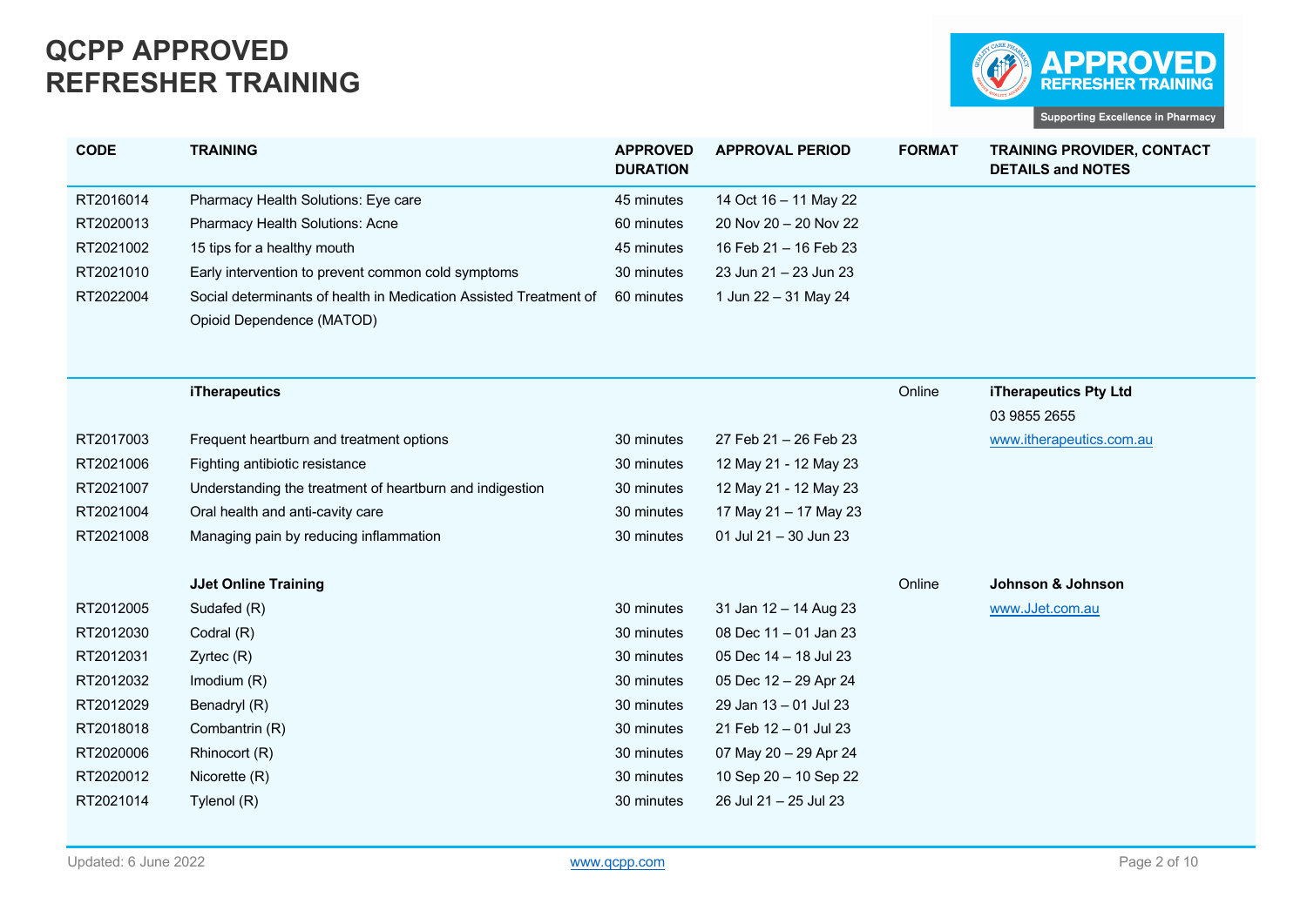

| <b>CODE</b>                                                                                                                             | <b>TRAINING</b>                                                                                                                                                                                                                                                                                                                                        | <b>APPROVED</b><br><b>DURATION</b>                                                                       | <b>APPROVAL PERIOD</b>                                                                                                                                                                                                                                | <b>FORMAT</b> | <b>TRAINING PROVIDER, CONTACT</b><br><b>DETAILS and NOTES</b>                                                                                                    |
|-----------------------------------------------------------------------------------------------------------------------------------------|--------------------------------------------------------------------------------------------------------------------------------------------------------------------------------------------------------------------------------------------------------------------------------------------------------------------------------------------------------|----------------------------------------------------------------------------------------------------------|-------------------------------------------------------------------------------------------------------------------------------------------------------------------------------------------------------------------------------------------------------|---------------|------------------------------------------------------------------------------------------------------------------------------------------------------------------|
| RT2017018<br>RT2019001<br>RT2019003<br>RT2020007<br>RT2020008<br>RT2020009<br>RT2021005<br>RT2021012                                    | <b>Nosy Club</b><br>Buscopan <sup>(R)</sup><br>Managing migraine and headache pain<br>Proctosedyl <sup>(R)</sup> and Haemorrhoid Management<br>Understanding and Managing Coughs with Bisolvon (R)<br><b>Chesty Coughs</b><br>Helping All Year Round & Seasonal Allergy Sufferers<br>Bisolvon(R) Dry Cough Management<br>Allergic rhinitis in children | 30 minutes<br>30 minutes<br>30 minutes<br>1 hour<br>30 minutes<br>30 minutes<br>30 minutes<br>30 minutes | 01 Sept 17 - 01 Jan 23<br>01 Feb 19 - 01 Feb 23<br>01 Mar 21 - 28 Feb 23<br>04 Jun 20 - 04 Jun 22<br>04 Jun 20 - 04 Jun 22<br>17 Aug 20 - 17 Aug 22<br>12 May 21 - 12 May 23<br>02 Jul 21 - 02 Jul 23                                                 | Online        | <b>Nosy Club</b><br>Sanofi Consumer Healthcare<br>https://nosyclub.com.au<br>nosyclub@ciloyalty.com<br>1800 049 952                                              |
| RT2016010H<br>RT2016010R<br>RT2016010S                                                                                                  | The Pharmaceutical Society of Australia<br><b>Hay Fever</b><br>Fungal Infection<br>Asthma                                                                                                                                                                                                                                                              | 1 hour<br>1 hour<br>1 hour                                                                               | 01 Sep 17 - 11 May 24<br>01 May 18 - 11 May 24<br>01 Jun 18 - 11 May 24                                                                                                                                                                               | Distance      | <b>Pharmaceutical Society of Australia</b><br><b>Counter Connections</b><br>inPHARMation (September 2017)<br>inPHARMation (May 2018)<br>inPHARMation (June 2018) |
| RT2016010L<br>RT2016010P<br>RT2016010N<br>RT2018009C<br>RT2018009D<br>RT2018009E<br>RT2018009G<br>RT2018009H<br>RT2019002A<br>RT2019009 | Arthritis<br>Cough<br>Pain<br>Colds and flu<br>Vomiting and Diarrhoea<br>Heartburn and Indigestion<br>Children's Pain and Fever<br><b>Eczema and Dermatitis</b><br>Sleep disturbance<br>Functional gastrointestinal disorders in infants                                                                                                               | 1 hour<br>1 hour<br>1 hour<br>1 hour<br>1 hour<br>1 hour<br>1 hour<br>1 hour<br>1 hour<br>1 hour         | 01 Apr 18 - 11 May 24<br>01 May 18 - 11 May 24<br>11 May 18 - 11 May 24<br>01 Aug 18 - 01 Aug 22<br>01 Aug 18 - 01 Aug 22<br>01 Oct 18 - 30 Sep 22<br>1 Mar 18 - 28 Feb 23<br>01 Jan 19 - 01 Jan 23<br>1 May 19 - 30 Apr 23<br>13 Jun 19 - 13 June 23 | Online        | Self Care online training modules<br>selfcare@psa.org.au                                                                                                         |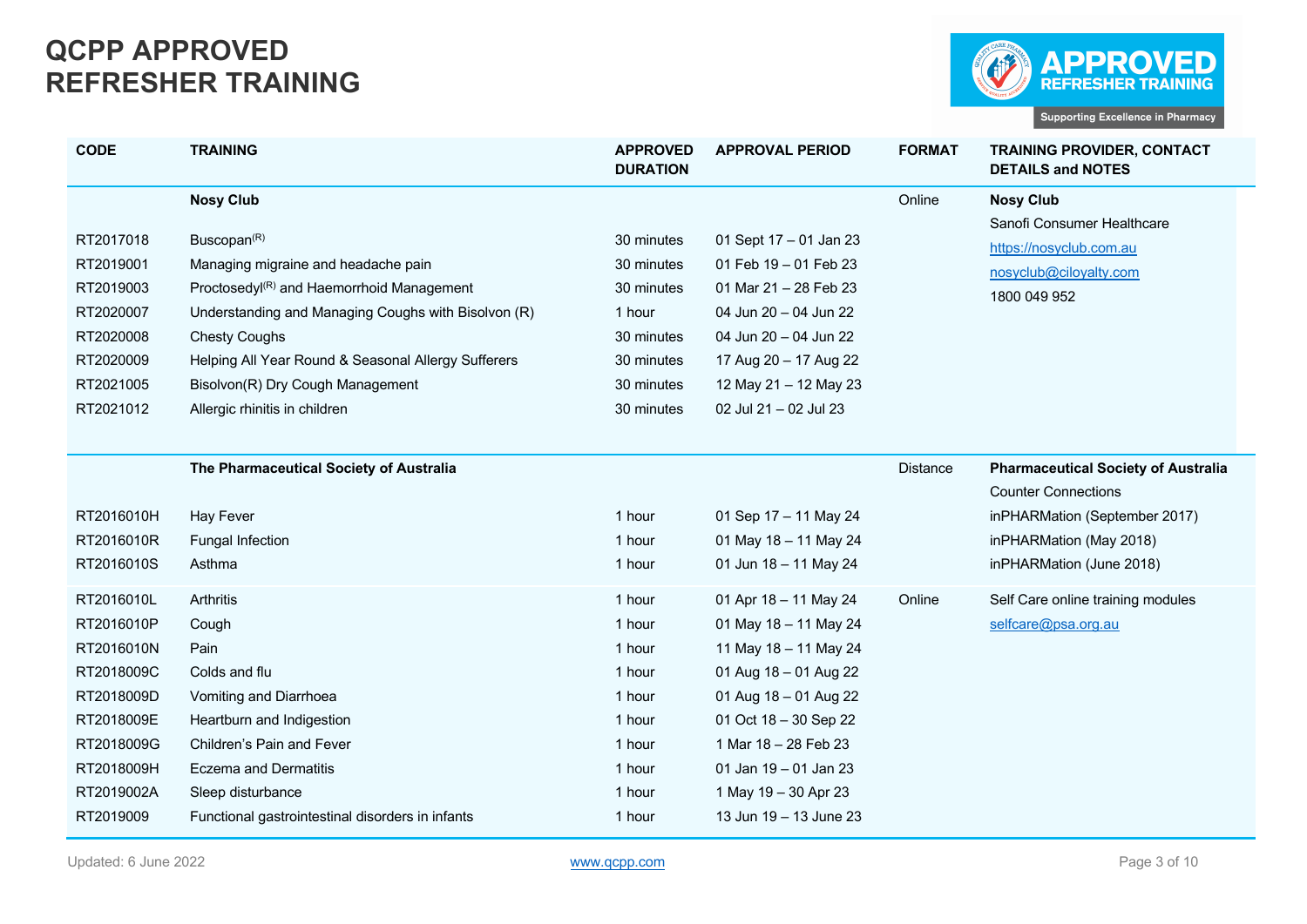

| <b>CODE</b> | <b>TRAINING</b>                                                      | <b>APPROVED</b><br><b>DURATION</b> | <b>APPROVAL PERIOD</b>  | <b>FORMAT</b> | <b>TRAINING PROVIDER, CONTACT</b><br><b>DETAILS and NOTES</b> |
|-------------|----------------------------------------------------------------------|------------------------------------|-------------------------|---------------|---------------------------------------------------------------|
| RT2019011A  | Threadworms                                                          | 1 hour                             | 01 Oct $19 - 01$ Oct 23 |               |                                                               |
| RT2019011B  | <b>Sinusitis</b>                                                     | 1 hour                             | 02 Dec 19 - 01 Dec 23   |               |                                                               |
|             | <b>Pharmacy Club</b>                                                 |                                    |                         | Online        | <b>Pharmacy Club (iLearning Group)</b>                        |
|             |                                                                      |                                    |                         |               | https://site.pharmacyclub.com.au/                             |
| RT2017015   | Treating Allergic Rhinitis with Nasonex(R) Allergy                   | 30 minutes                         | 01 Sep $17 - 12$ Jun 23 |               |                                                               |
| RT2016013   | Maltofer(R) iron deficiency learning module                          | 1 hour                             | 01 Oct 18 - 30 Sep 22   |               |                                                               |
| RT2021001   | Treating pain & fever with the Children's Panadol <sup>®</sup> Range | 1 hour                             | 5 Mar 21 – 5 Mar 23     |               |                                                               |
| RT2021011   | Managing pain with the Voltaren range                                | 45 minutes                         | 1 Jul 21 - 30 Jun 23    |               |                                                               |
| RT2022002   | Treating coughs with the Durotuss range                              | 30 minutes                         | 1 Jun 22 - 31 May 24    |               |                                                               |
|             | <b>TerryWhite Chemmart</b>                                           |                                    |                         | Online        | <b>TerryWhite Chemmart</b>                                    |
| RT2020003   | S2/S3 Refresher Training                                             | 1 hour                             | 24 Feb 20 - 24 Feb 22   |               |                                                               |
| RT2020004   | Cold and Flu                                                         | 1 hour                             | 17 Mar 20 - 17 Mar 22   |               |                                                               |
| RT2020010   | Pain                                                                 | 30 minutes                         | 15 Jul 20 - 15 Jul 22   |               |                                                               |
|             | <b>Sigma Healthcare</b>                                              |                                    |                         | Online        | <b>Sigma Healthcare</b>                                       |
| RT2020011   | Providing Solutions for Customers with Eczema                        | 45 minutes                         | 29 Jul 20 - 29 Jul 22   |               |                                                               |
| RT2021003   | Cold sores                                                           | 35 minutes                         | 01 Apr 21 - 30 Mar 23   |               |                                                               |
| RT2021016   | Sore Throat                                                          | 30 minutes                         | 27 Sep 21 - 26 Sep 23   |               |                                                               |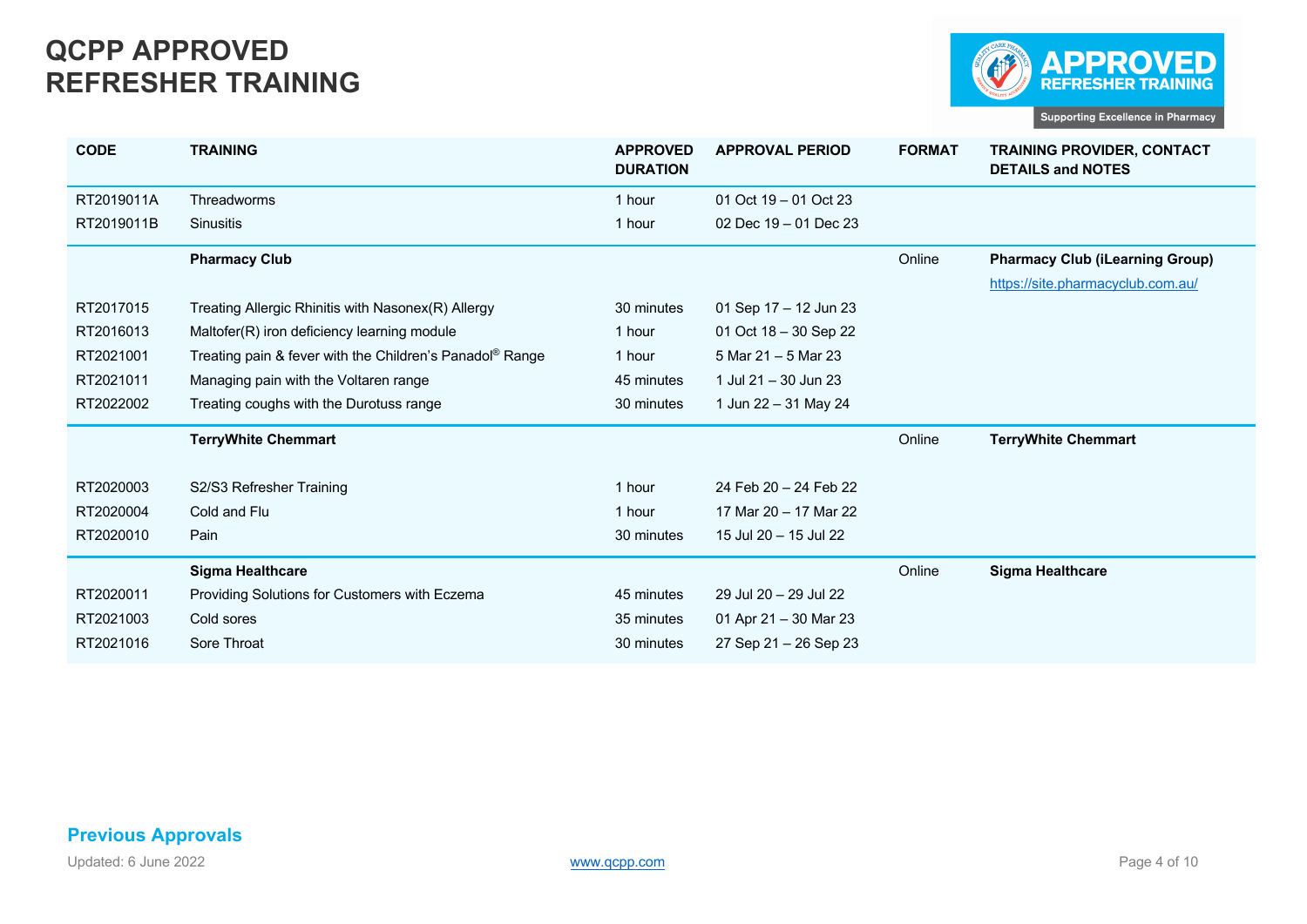

This list describes activities which have been approved, but their approval period has expired.

Completion of these courses during the approval period can be used to count towards a pharmacy assistant's three-hour annual refresher training requirements. As the accreditation cycle is two years, activities will remain on this list for two years after the end of the approval period.

|           | <b>TRAINING</b>                                                          | <b>APPROVED</b><br><b>DURATION</b> | <b>APPROVAL PERIOD</b> | <b>FORMAT</b> | <b>TRAINING PROVIDER, CONTACT</b><br><b>DETAILS and NOTES</b> |
|-----------|--------------------------------------------------------------------------|------------------------------------|------------------------|---------------|---------------------------------------------------------------|
| RT2015004 | Getting Comfortable with your Customers and Recommending                 | 3 hours                            | $03/03/15 - 02/03/17$  |               | Face to Face/ The Pharmacy Guild of Australia                 |
|           | <b>Complete Heath Solutions</b>                                          |                                    |                        | Workbook      | (Queensland Branch)                                           |
| RT2019013 | Embarrassing Bodies - Over the Counter                                   | 3 hours                            | $07/10/19 - 07/10/21$  |               | Face to Face admin.training@qldguild.org.au                   |
| RT2013012 | Overachieving with over-the-counter advice                               | 3 hours                            | $20/06/13 - 30/06/17$  | Face to Face  |                                                               |
| RT2015007 | Headfirst! Common Ailments of the eyes, ears, nose and mouth             | 3 hours                            | $01/10/15 - 30/09/17$  |               |                                                               |
|           | <b>Pharmacy Assistant QCPP Refresher Series</b>                          |                                    |                        |               | Face to Face Guild Learning and Development                   |
| RT2012024 | Assist customers seeking analgesic and                                   | 2 hours                            | $01/12/12 - 10/12/17$  |               | learninganddevelopment@quild.org.au                           |
|           | anti-inflammatory products                                               |                                    |                        |               | To check availability of face-to-                             |
| RT2017010 | Paracetamol and ibuprofen combination analgesics                         | 45 minutes                         | $01/06/17 - 31/05/19$  |               | face/online training near you, contact                        |
| RT2017022 | Reviewing the gastrointestinal tolerability of ibuprofen                 | 30 minutes                         | $01/06/17 - 19/06/19$  |               | your local Guild Training Branch                              |
| RT2017017 | Managing fever in infants and toddlers                                   | 30 minutes                         | $13/09/17 - 31/10/19$  |               |                                                               |
| RT2017011 | Allergic rhinitis                                                        | 45 minutes                         | $13/11/17 - 14/11/19$  |               |                                                               |
| RT2012028 | Assist Customers to relieve gastro-intestinal conditions                 | 2 hours                            | $01/12/12 - 23/10/20$  |               |                                                               |
| RT2012023 | Assist customers seeking to relieve common allergic symptom<br>reactions | 2 hours                            | $01/12/12 - 10/12/20$  |               |                                                               |
| RT2012025 | Assist Customers seeking to relieve cough and cold symptoms              | 2 hours                            | $01/12/12 - 21/12/20$  |               |                                                               |
| RT201202  | Assist Customers seeking baby and infant care medicine                   | 2 hours                            | $01/12/12 - 21/12/20$  |               |                                                               |
| RT2013005 | Pharmacy Medicine/Pharmacist Only Medicine (S2/S3) Refresher             | 1.5 hours                          | $01/04/13 - 13/05/21$  |               |                                                               |
| RT2012013 | Cold sores                                                               | 1 hour                             | 19/04/12 - 05/05/18    | Online        |                                                               |
| RT2012012 | Eczema                                                                   | 1 hour                             | $19/04/12 - 30/05/18$  |               |                                                               |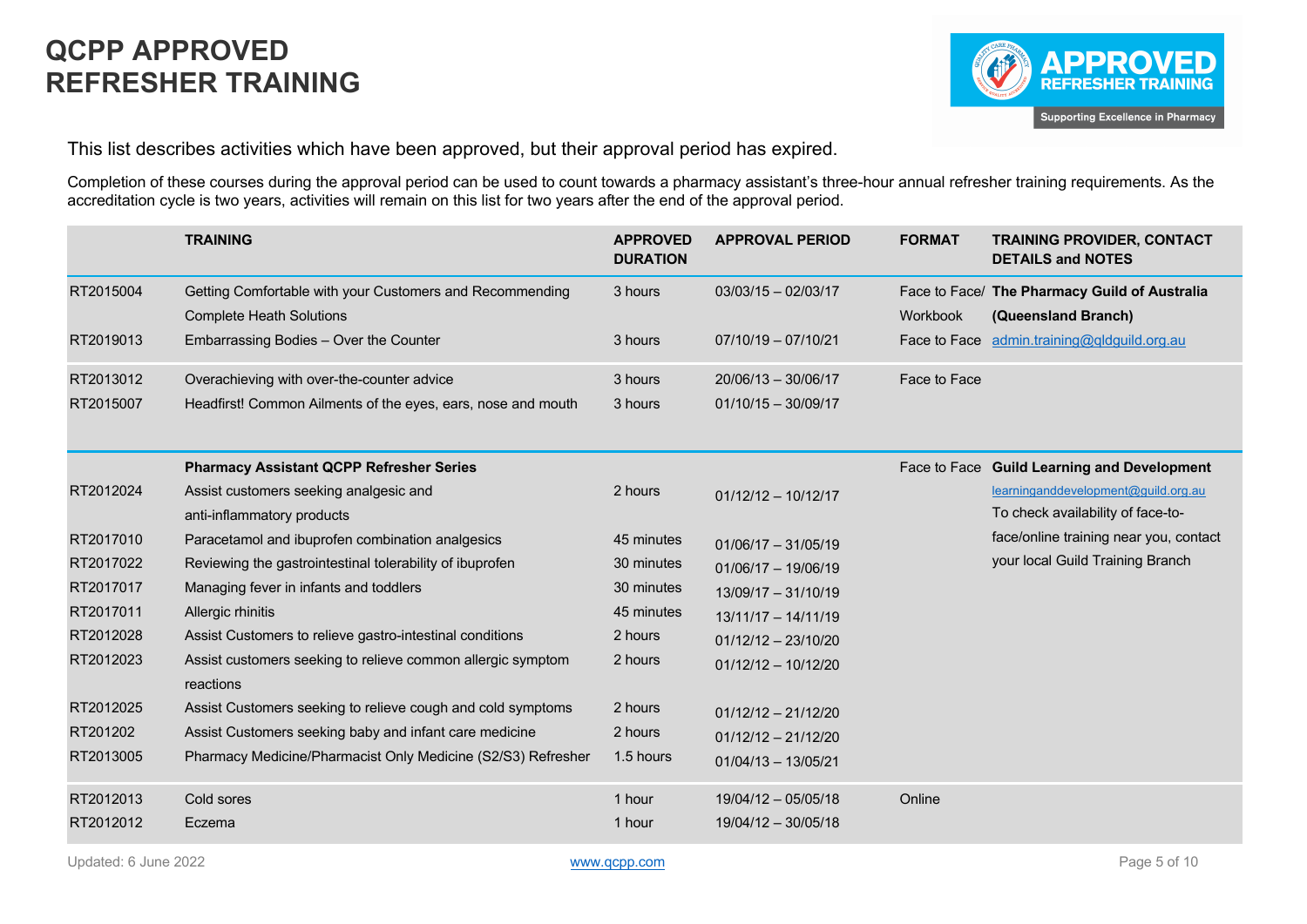

|           | <b>TRAINING</b>                                                                    | <b>APPROVED</b><br><b>DURATION</b> | <b>APPROVAL PERIOD</b> | <b>FORMAT</b> | <b>TRAINING PROVIDER, CONTACT</b><br><b>DETAILS and NOTES</b>                   |
|-----------|------------------------------------------------------------------------------------|------------------------------------|------------------------|---------------|---------------------------------------------------------------------------------|
| RT2013009 | Treating hay fever and allergies in the pharmacy                                   | 1.5 hours                          | $23/05/13 - 30/06/18$  |               |                                                                                 |
| RT2016005 | Heartburn for Pharmacy Assistants                                                  | 30 minutes                         | $01/07/16 - 30/06/18$  |               |                                                                                 |
| RT2017022 | Reviewing the gastrointestinal tolerability of ibuprofen                           | 45 minutes                         | $13/11/17 - 14/11/19$  |               |                                                                                 |
| RT2018002 | The burning issue: managing breakthrough symptoms of gastro-<br>oesophageal reflux | 1 hour                             | $02/02/18 - 01/02/20$  |               |                                                                                 |
| RT2018010 | Osteoporosis in community pharmacy: the role of the pharmacy<br>assistant          | 1 hour                             | 14/06/18 - 30/06/20    |               |                                                                                 |
| RT2018011 | Medicines to relieve pain                                                          | 30 minutes                         | 25/07/18 - 24/07/20    |               |                                                                                 |
|           | <b>Scheduling change series</b>                                                    |                                    |                        |               |                                                                                 |
| RT2017023 | An overview of pain for pharmacy assistants                                        | 45 minutes                         | $06/11/17 - 07/11/19$  | Online        |                                                                                 |
| RT2017024 | Pain management for pharmacy assistants                                            | 45 minutes                         | $06/11/17 - 06/11/19$  |               |                                                                                 |
| RT2017004 | Mission Management Workshop - 2017                                                 | 3 hours                            | 14/02/17 - 13/02/19    | Face to Face  | <b>Guild Learning and Development on</b><br>behalf of Pharmacy Choice           |
|           | <b>Scheduling change series</b>                                                    |                                    |                        | Online        | <b>Guild Learning and Development and</b>                                       |
| RT2017020 | Managing the transition to Prescription Only Medicines                             | 30 minutes                         | $13/11/17 - 20/10/18$  |               | The Pharmaceutical Society of<br><b>Australia</b>                               |
|           |                                                                                    |                                    |                        |               |                                                                                 |
| RT2014001 | <b>Embarrassing Bodies</b>                                                         | 2 hours                            | $16/10/14 - 15/10/16$  | Face to Face  | The Pharmacy Guild of Australia<br>(Tas, Qld, NSW and ACT Branches)             |
|           |                                                                                    |                                    |                        |               |                                                                                 |
| RT2015003 | Respiratory Health 'C Your in O2 Action!'                                          | 3 hours                            | $20/02/15 - 30/06/17$  |               | Face to Face The Pharmacy Guild of Australia<br>(NSW) training@nsw.guild.org.au |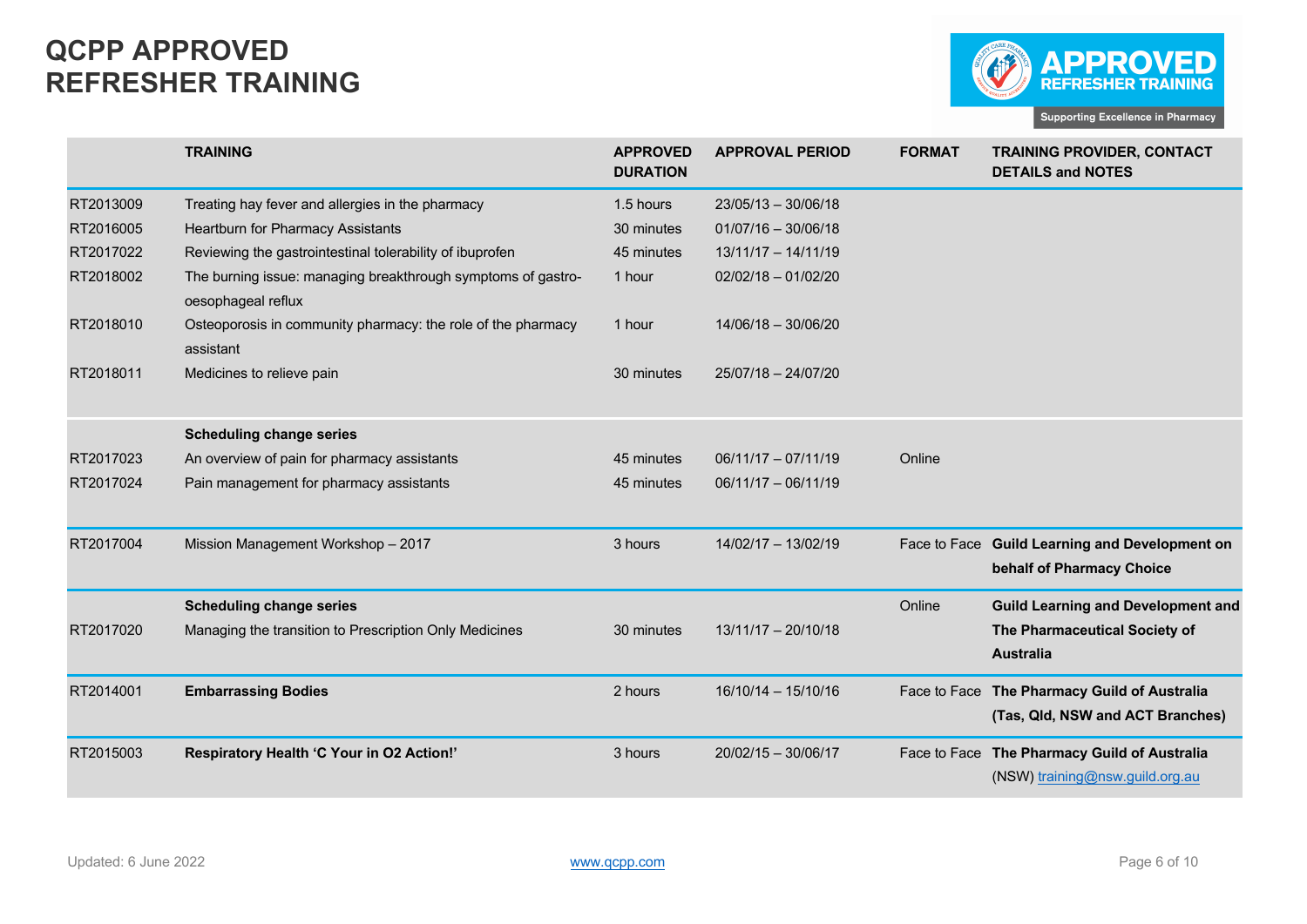

|            | <b>TRAINING</b>                                  | <b>APPROVED</b><br><b>DURATION</b> | <b>APPROVAL PERIOD</b> | <b>FORMAT</b> | <b>TRAINING PROVIDER, CONTACT</b><br><b>DETAILS and NOTES</b>       |
|------------|--------------------------------------------------|------------------------------------|------------------------|---------------|---------------------------------------------------------------------|
| RT2016003  | <b>Mission Management Workshop - 2016</b>        | 3 hours                            | 24/03/16 - 23/03/18    |               | Face to Face Guild Pharmacy Academy on behalf<br>of Pharmacy Choice |
| RT2012012  | Pharmacy Assistant QCPP Refresher Series: Eczema | 1 hour                             | $17/04/12 - 30/05/18$  |               | Face to Face Guild Learning and Development                         |
|            | <b>Counter Connection (PSA Self Care)</b>        |                                    |                        | Distance/     | <b>Pharmaceutical Society of Australia</b>                          |
|            |                                                  |                                    |                        | Online        | selfcare@psa.org.au                                                 |
| RT2012017O | Low dose aspirin                                 | 1 hour                             | $01/11/14 - 31/10/16$  |               | inPHARMation (November 2014)                                        |
| RT2012017Q | Weight Management                                | 1 hour                             | $01/02/15 - 31/01/17$  |               | inPHARMation (February 2015)                                        |
| RT2012017R | <b>Codeine Containing Analgesics</b>             | 1 hour                             | $01/03/15 - 28/02/17$  |               | inPHARMation (March 2015)                                           |
| RT2012017S | <b>Sleeping Problems</b>                         | 1 hour                             | $01/04/15 - 31/03/17$  |               | inPHARMation (April 2015)                                           |
| RT2012017T | <b>Treating Coughs and Colds</b>                 | 1 hour                             | $01/05/15 - 30/04/17$  |               | inPHARMation (May 2015)                                             |
| RT2015006A | Atopic Eczema and Xerosis                        | 1 hour                             | $01/06/15 - 31/05/17$  |               | inPHARMation (June 2015)                                            |
| RT2015006B | <b>Hay Fever</b>                                 | 1 hour                             | $01/09/15 - 31/08/17$  |               | inPHARMation (September 2015)                                       |
| RT2015006C | <b>Foot Care</b>                                 | 1 hour                             | $01/10/15 - 31/09/17$  |               | inPHARMation (October 2015)                                         |
| RT2015006D | Gastro Oesophageal Reflux Disease                | 1 hour                             | $01/02/16 - 31/01/18$  |               | inPHARMation (February 2016)                                        |
| RT2015006E | Fungal Skin Care                                 | 1 hour                             | $01/04/16 - 31/03/18$  |               | inPHARMation (April 2016)                                           |
| RT2015006G | Pain                                             | 1 hour                             | $01/05/16 - 30/04/18$  |               | inPHARMation (May 2016)                                             |
| RT2016010A | Asthma                                           | 1 hour                             | $01/09/16 - 31/08/18$  |               | inPHARMation (September 2016)                                       |
| RT2016010B | Arthritis                                        | 1 hour                             | 24/10/16 - 30/09/18    |               | inPHARMation (October 2016)                                         |
| RT2016010C | Eye Care                                         | 1 hour                             | $01/11/16 - 31/10/18$  |               | InPHARMation (November 2016)                                        |
| RT2016010D | Pain                                             | 1 hour                             | $01/03/17 - 28/02/19$  |               | inPHARMation (March 2017)                                           |
| RT2016010E | Sleep                                            | 1 hour                             | $01/05/17 - 30/04/19$  |               | inPHARMation (May 2017)                                             |
| RT2016010F | Constipation                                     | 1 hour                             | $01/06/17 - 31/05/19$  |               | inPHARMation (June 2017)                                            |
| RT2016010G | Eczema                                           | 1 hour                             | $01/07/17 - 30/06/19$  |               | inPHARMation (July 2017)                                            |
| RT2016010J | <b>Hay Fever</b>                                 | 1 hour                             | $01/03/18 - 29/02/20$  |               | inPHARMation (February 2018)                                        |
| RT2016010k | Threadworm                                       | 1 hour                             | $01/02/18 - 30/01/20$  |               | inPHARMation (April 2018)                                           |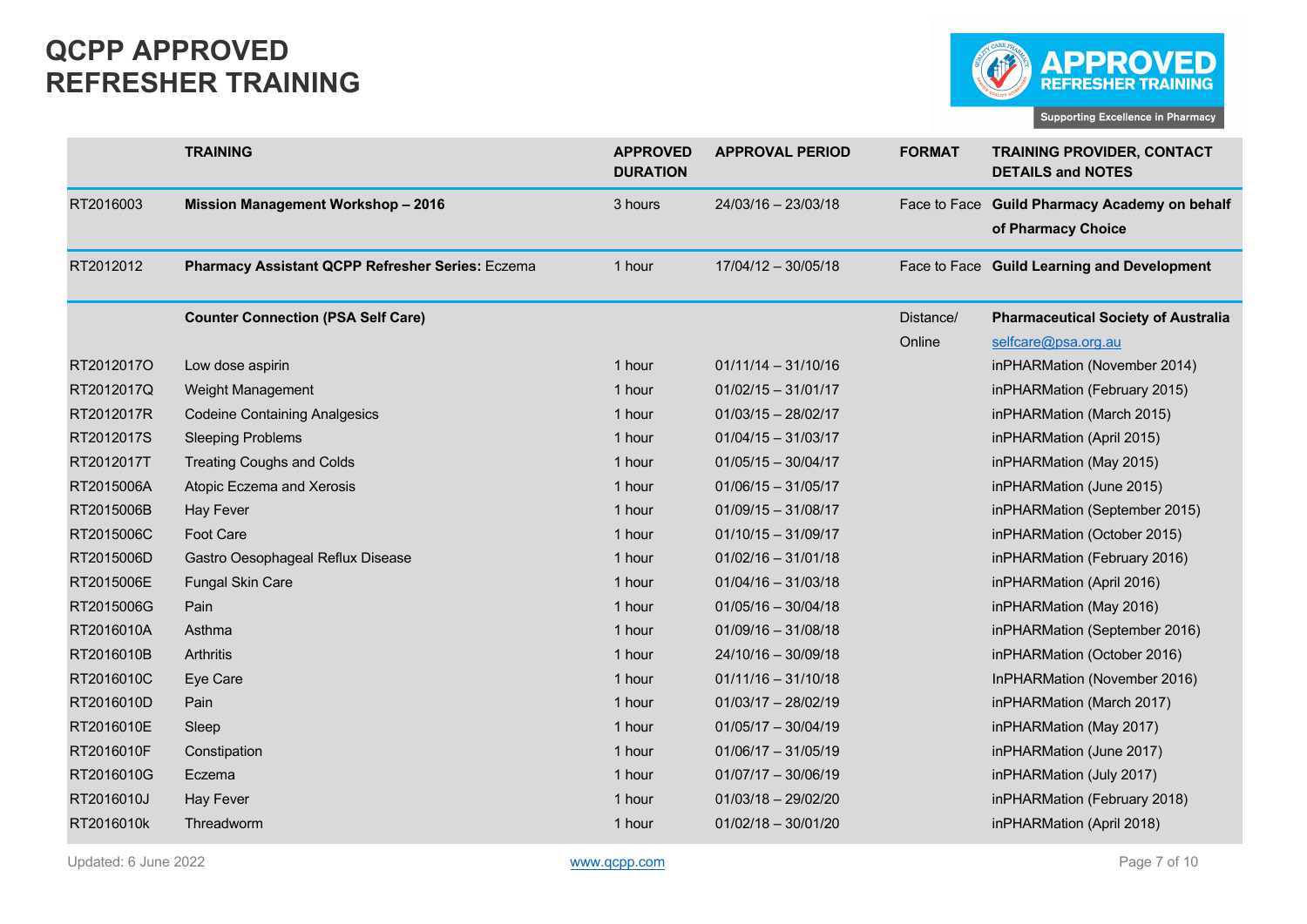

|                      | <b>TRAINING</b>                                                 | <b>APPROVED</b><br><b>DURATION</b> | <b>APPROVAL PERIOD</b> | <b>FORMAT</b> | <b>TRAINING PROVIDER, CONTACT</b><br><b>DETAILS and NOTES</b> |
|----------------------|-----------------------------------------------------------------|------------------------------------|------------------------|---------------|---------------------------------------------------------------|
| RT2016010M           | Children pain and fever                                         | 1 hour                             | $01/04/18 - 31/03/20$  |               | inPHARMation (May 2018)                                       |
| RT2016010Q           | Vomiting and diarrhoea                                          | 1 hour                             | $01/05/18 - 30/04/20$  |               |                                                               |
|                      | Dillon Whitelaw & Associates Pty Ltd (modules now hosted by     |                                    |                        | Online        | Dillon Whitelaw & Associates Pty Ltd                          |
|                      | PSA)                                                            |                                    |                        |               | www.dillon.com.au                                             |
| RT2018003            | Fungal and skin infection                                       | 1 hour                             | 23/02/18 - 20/02/20    |               | (03) 8373 4886                                                |
| RT2018004            | Eye Care                                                        | 1 hour                             | $11/04/18 - 10/04/20$  |               |                                                               |
| RT2018005            | Ear Care                                                        | 30 minutes                         | 18/04/18 - 17/04/20    |               |                                                               |
| RT2017014            | Gastrointestinal conditions - constipation and diarrhoea        | 30 minutes                         | $04/08/19 - 21/01/22$  |               |                                                               |
|                      | <b>Pharmacy Club</b>                                            |                                    |                        | Online        | <b>Pharmacy Club (iLearning Group)</b>                        |
| RT2015011            | Treating Allergic Rhinitis with Nasonex, Claratyne and Aerius   | 30 minutes                         | $16/10/15 - 16/10/17$  |               | www.pharmacyclub.com.au                                       |
| RT2013018            | <b>Zantac Learning Module</b>                                   | 30 minutes                         | $12/11/13 - 11/11/17$  |               |                                                               |
| RT2013016            | Gastro-Stop Learning Module                                     | 30 minutes                         | $20/09/13 - 31/12/17$  |               |                                                               |
| RT2018008            | Fungal Nail Infections with Rejuvenail                          | 30 minutes                         | $01/06/18 - 31/05/20$  |               |                                                               |
| RT2016018            | Hay fever and allergy OTC training module                       | 30 minutes                         | $05/12/16 - 11/01/21$  |               |                                                               |
| RT2019016            | Treating iron deficiency with Ferro-grad                        | 30 minutes                         | 20/12/19 - 20/12/21    |               |                                                               |
| RT2019020            | Treating frequent heartburn and acid reflux with Zanzole® 24 hr | 30 minutes                         | 13/01/20 - 13/01/22    |               |                                                               |
|                      | <b>TerryWhite Chemmart</b>                                      |                                    |                        |               |                                                               |
| RT2015008            | Terry White Chemists S2/S3 Refresher Training                   | 1 hour                             | 26/05/15 - 25/07/17    | Online        | <b>Terry White Management</b>                                 |
| RT2018001            | S2/S3 Refresher Training                                        | 1 hour                             | $02/02/18 - 01/02/20$  |               |                                                               |
| RT2018016            | Allergy and Sinus                                               | 1 Hour                             | $06/11/18 - 05/11/20$  |               |                                                               |
|                      | <b>Nosy Club</b>                                                |                                    |                        | Online        | <b>Nosy Club</b>                                              |
| RT2016002            | Migraine Management                                             | 30 minutes                         | $26/02/16 - 31/01/18$  |               | Sanofi Consumer Healthcare                                    |
| RT2016011            | Managing Back Pain                                              | 30 minutes                         | 15/09/16 - 31/01/18    |               |                                                               |
| RT2016004            | Proctosedyl and haemorrhoid management                          | 30 minutes                         | $06/05/16 - 05/05/18$  |               |                                                               |
| RT2016009            | Managing allergic rhinitis/hay fever                            | 30 minutes                         | $01/08/16 - 31/07/18$  |               |                                                               |
| Updated: 6 June 2022 |                                                                 | www.gcpp.com                       |                        |               | Page 8 of 10                                                  |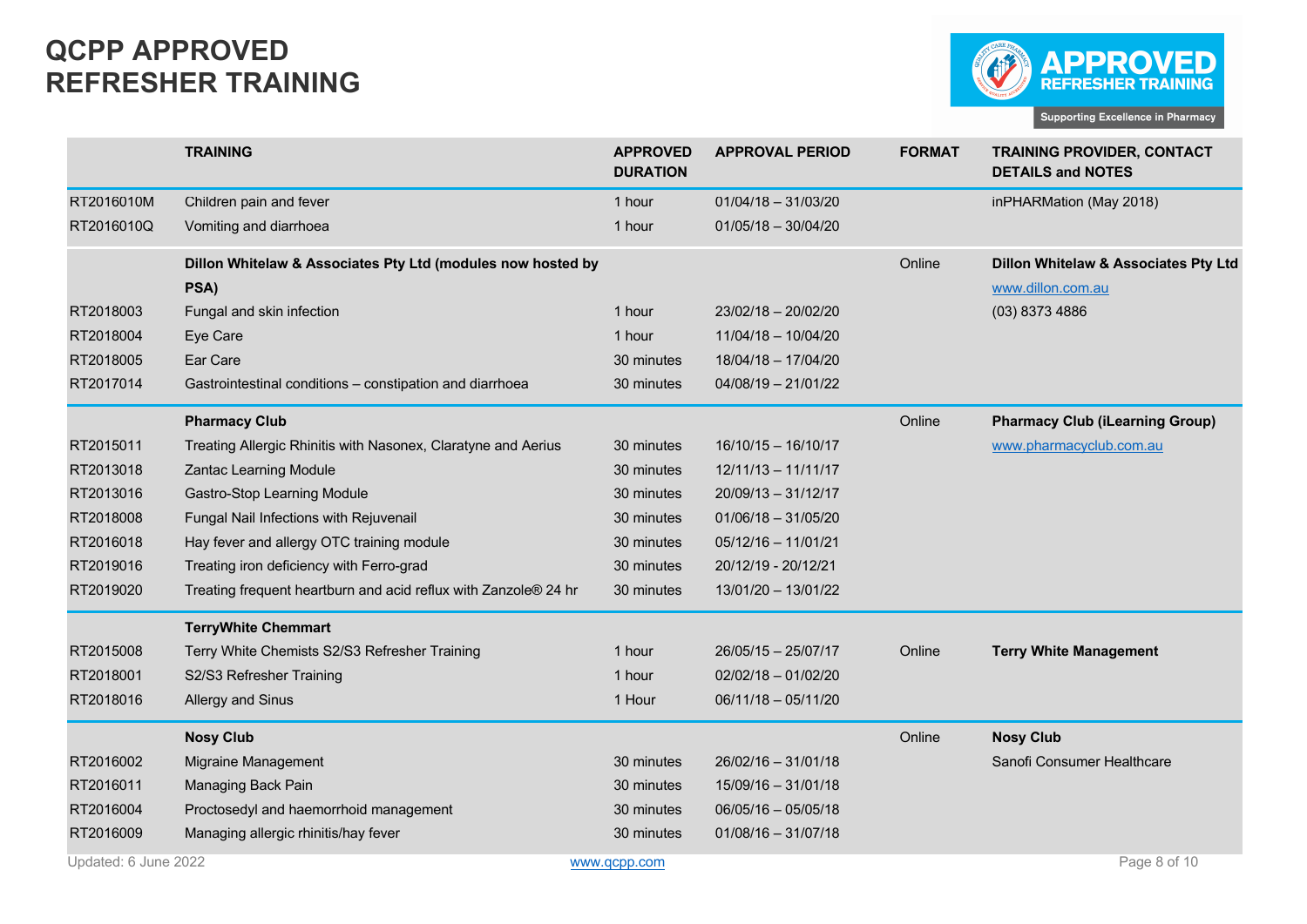

|           | <b>TRAINING</b>                               | <b>APPROVED</b><br><b>DURATION</b> | <b>APPROVAL PERIOD</b> | <b>FORMAT</b> | <b>TRAINING PROVIDER, CONTACT</b><br><b>DETAILS and NOTES</b> |
|-----------|-----------------------------------------------|------------------------------------|------------------------|---------------|---------------------------------------------------------------|
| RT2016017 | Managing motion sickness                      | 30 minutes                         | 10/11/16 - 09/11/18    |               |                                                               |
| RT2017005 | Pain management                               | 30 minutes                         | 17/02/17 - 16/02/19    |               |                                                               |
| RT2017009 | Understanding & managing coughs               | 30 minutes                         | 08/05/17 - 07/05/19    |               |                                                               |
| RT2017012 | <b>Cold Sore Management</b>                   | 30 minutes                         | $01/07/17 - 01/07/19$  |               |                                                               |
| RT2017013 | Vitamin D                                     | 30 minutes                         | $31/07/17 - 31/07/19$  |               |                                                               |
| RT2017019 | Conjunctivitis                                | 30 minutes                         | $11/10/17 - 11/10/19$  |               |                                                               |
| RT2016015 | Paxyl sunburn relief spray and sunburn care   | 30 minutes                         | 17/10/16 - 31/10/20    |               |                                                               |
| RT2017025 | Helping customers find pain solutions         | 30 minutes                         | 24/04/18 - 23/07/20    |               |                                                               |
| RT2018006 | Treating chesty cough                         | 30 minutes                         | $01/08/18 - 31/08/20$  |               |                                                               |
| RT2018007 | Treating dry cough in adults                  | 30 minutes                         | $01/10/18 - 30/09/20$  |               |                                                               |
| RT2018012 | Allergies in Kids                             | 30 minutes                         | $01/02/19 - 31/01/21$  |               |                                                               |
| RT201815  | Joint and body pain                           | 30 minutes                         | 01/10/18 - 30/09/20    |               |                                                               |
| RT2019012 | <b>Rhinitis and Nasal Sprays</b>              | 30 minutes                         | $01/07/19 - 01/07/21$  |               |                                                               |
| RT2019015 | Managing Allergic Rhinitis / Hay fever        | 30 minutes                         | 11/09/19 - 11/09/21    |               |                                                               |
| RT2017019 | Conjunctivitis                                | 30 minutes                         | $05/11/19 - 05/11/21$  |               |                                                               |
| RT2017026 | How to treat back pain                        | 30 minutes                         | $01/06/18 - 01/02/22$  |               |                                                               |
|           | <b>iTherapeutics</b>                          |                                    |                        | Online        | iTherapeutics Pty Ltd                                         |
| RT2016007 | Understanding and treating colds & flu        | 30 minutes                         | $09/06/16 - 08/06/18$  |               | 03 9855 2655                                                  |
| RT2016016 | Pevaryl training                              | 30 minutes                         | $21/10/16 - 20/10/18$  |               | www.itherapeutics.com.au                                      |
| RT2017001 | Advil and pain relief                         | 30 minutes                         | 16/01/17 - 17/01/19    |               |                                                               |
| RT2012009 | Cough Refresher Training Program (Duro-Tuss)  | 30 minutes                         | 22/04/17 - 21/04/19    |               |                                                               |
| RT2017016 | Voltaren                                      | 30 minutes                         | $02/10/17 - 02/10/19$  |               |                                                               |
| RT2018014 | Constipation management                       | 30 minutes                         | $01/10/18 - 30/09/20$  |               |                                                               |
| RT2018017 | Chemists' Own: Tour trusted brand in pharmacy | 30 minutes                         | $16/11/18 - 15/11/20$  |               |                                                               |
| RT2017007 | Robitussin and cough relief                   | 30 minutes                         | 27/03/19 - 26/03/21    |               |                                                               |
| RT2017021 | Maxigesic®                                    | 30 minutes                         | $30/10/17 - 31/01/21$  |               |                                                               |